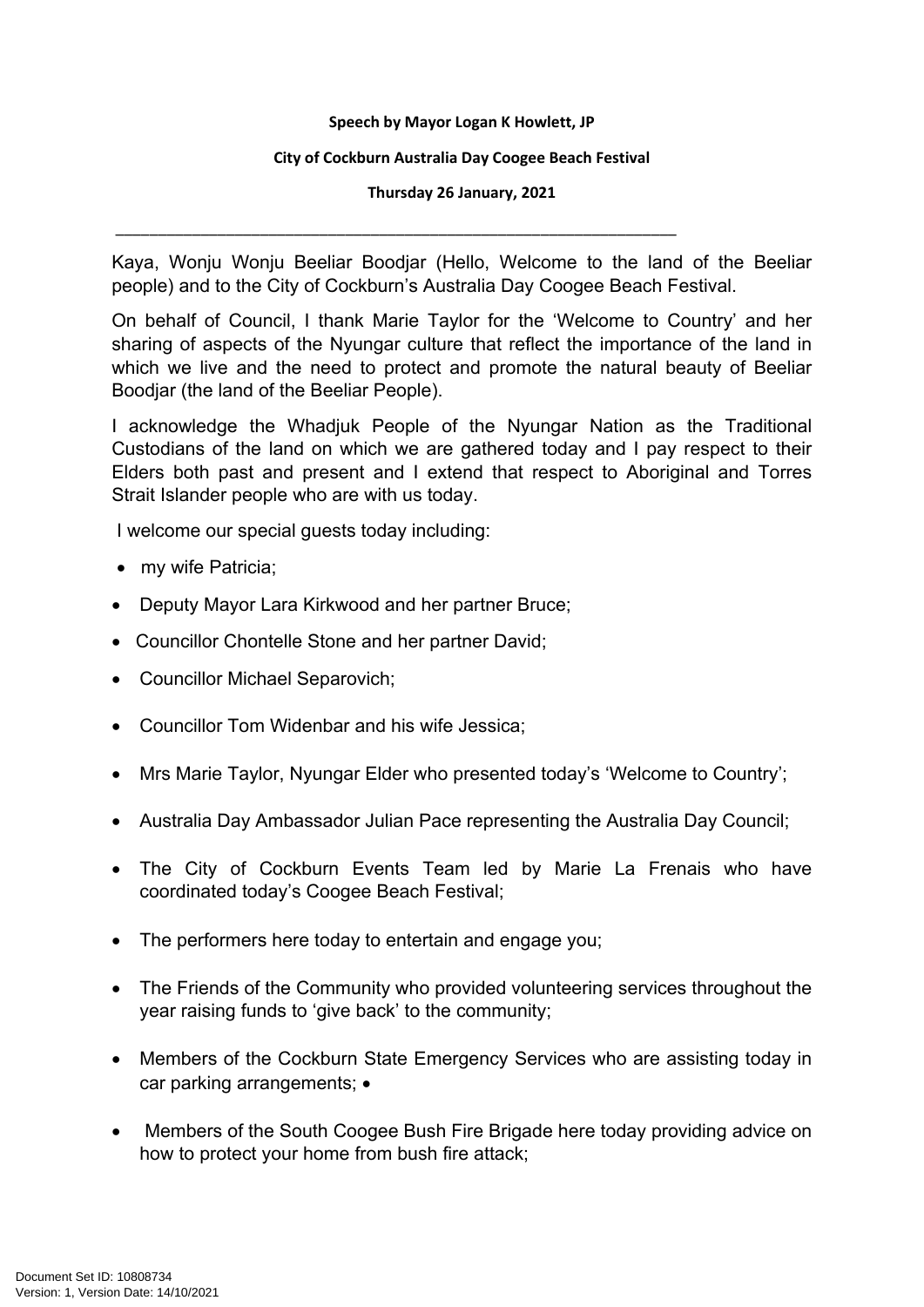- Representatives from Neighbourhood Watch who are providing car licence plate lockable screws free of charge;
- Other volunteers here today that pursue their passions throughout the year; •
- Ladies and gentlemen, girls and boys.

The City of Cockburn has had a Reconciliation Action Plan since 2011. As part of our Reconciliation Action Plan we focus on Respect for the local Nyungar people and for an understanding of the culture and history of the broader Aboriginal and Torres Strait Islander communities.

Today, Australia Day, we acknowledge that some people have mixed feelings about celebrating this day. January 26th has different meanings for people – for some it is a day of celebrating being Australian, for Aboriginal and Torres Strait Islanders it can be a painful reminder of the day that European people arrived on this land and began the process of colonization and the resulting negative impact on their culture, language, family and community.

The National Australia Day Council has stated that our national day can be a time where we 'celebrate and mourn at the same time and we can honour all that is great about Australia and being Australian, remember the sufferings and our shortcomings; and commit to build a more cohesive and inclusive nation'.

The City of Cockburn also commits to this on this day.

I want you to take some time and think about how fortunate we are to be here today celebrating with family and friends in a diverse and multi-cultural community that embraces our Aboriginal and Torres Strait Islander history, heritage and culture and that of those who have come here over time from the four corners of the Earth to make this, the place they call, home.

Today is an ideal time for everyone to join the conversation and reflect on our shared histories, contributions and achievements as a tolerant and progressive society.

During my 48 years as a resident of Cockburn and serving as your Mayor for almost twelve years, I have seen the rapid growth of our City to where it has a population of nearly 120,000 and growing to 170,000 or more in coming years.

We are a progressive community that is taking steps to reconcile our past and to embrace our future for the benefit of all Australians. We have come a long way, and although there is still much to be done, we have demonstrated an ongoing commitment to moving forward and creating a place that people are proud to call home.

Today I will welcome 80 new citizens to our City who will make their pledge to Australia and its people.